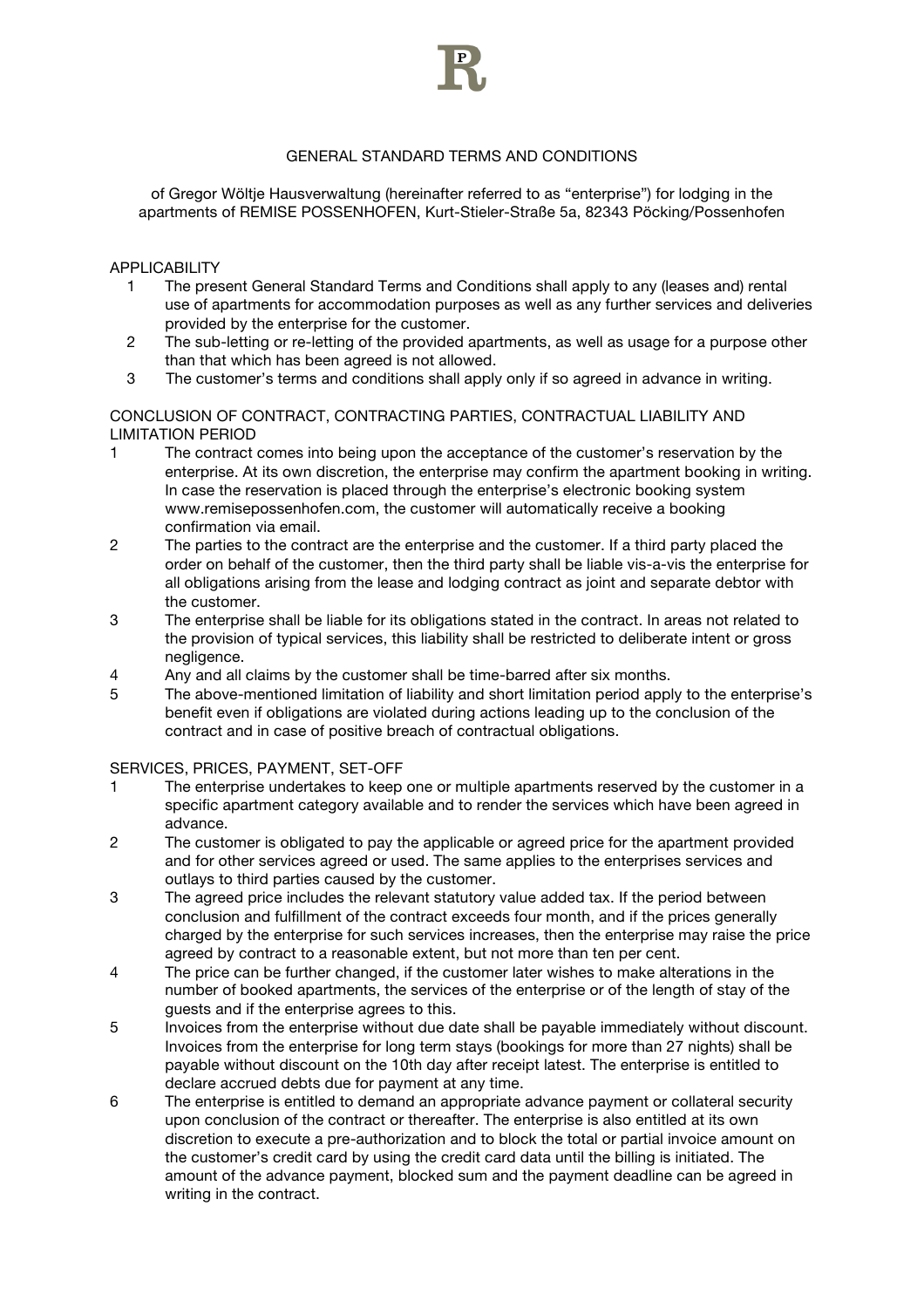

7 The customer can only set-off or reduce a claim made by the enterprise with an undisputed or legally binding counter claim.

## RESCISSION BY THE CUSTOMER (ANNULMENT, CANCELLATION, NO-SHOW)

- 1 A contract rescission on the part of the customer requires the enterprise's written consent. If it is not granted on part of the enterprise and should the customer withdraw from the contract, the agreed price shall be paid, even if the customer does not avail himself of contractual services. This does not apply in cases of delayed performance by the enterprise or impossibility of performance for which the enterprise is at fault.
- 2 To the extent that the enterprise and the customer agreed on in writing a date for rescinding the contract, the customer may rescind the contract without incurring payment or damage compensation claims by the enterprise. The customer's right of rescission expires if he does not exercise his right vis-à-vis the enterprise in writing by the agreed date, to the extent there is no delay in performance of the enterprise or of impossibility of performance for which the enterprise is at fault.
- 3 If an apartment is not used by the customer, the enterprise must apply credit for the income from letting this apartment to other parties and also for saved expenses.
- 4 At his own discretion the enterprise may claim a lump-sum compensation from the customer for damages incurred. The customer is hence obligated to make the following lump-sum payments depending on the contractually agreed length of stay:

Short term stays (1 to 7 nights):

- cancellation up to 7 days before beginning of the service period: 50% of the total amount
- cancellation less than 7 days before beginning of the service period: 100% of the total amount

Long term stays (8 to 60 nights and more):

- cancellation up to 14 days before beginning of the service period: 50% of the total amount
- cancellation less than 14 days before beginning of the service period: 100% of the total amount

Stays during the Oktoberfest or Christmas/New Year season:

- cancellation up to 30 days before beginning of the service period: 50% of the total amount
- cancellation less than 30 days before beginning of the service period: 100% of the total amount

Long term stays over 60 nights will be subject to a separate fixed-term tenancy agreement.

#### RESCISSION BY THE ENTERPRISE

- 1 In the event that a right of rescission within a certain period was agreed in writing for the customer, the enterprise for its part is entitled to rescind the contract during that period if there are inquiries from other customers regarding the contractually booked apartments and the customer does not waive his right of rescission at the request of the enterprise.
- 2 If an agreed advance payment has not been made even after a reasonable time extension with warning of rejection has been granted by the enterprise, then the enterprise is likewise entitled to rescind the contract.
- 3 Furthermore, the enterprise is entitled to effect an extraordinary rescission of the contract for a materially justifiable cause, for example in case of force majeure or other circumstances for which the enterprise is not responsible, which would make it impossible to fulfill the contract. This also applies if apartments are booked with misleading or false information regarding major facts, e.g. regarding the identity of the customer or the purpose, or if the operator has reasonable cause to assume that the use of the enterprises services might endanger smooth business operations, the security or the public reputation, without this being attributable to the enterprise's sphere of control or organization.
- 4 The enterprise has to immediately notify the customer of the execution of its right of rescission.